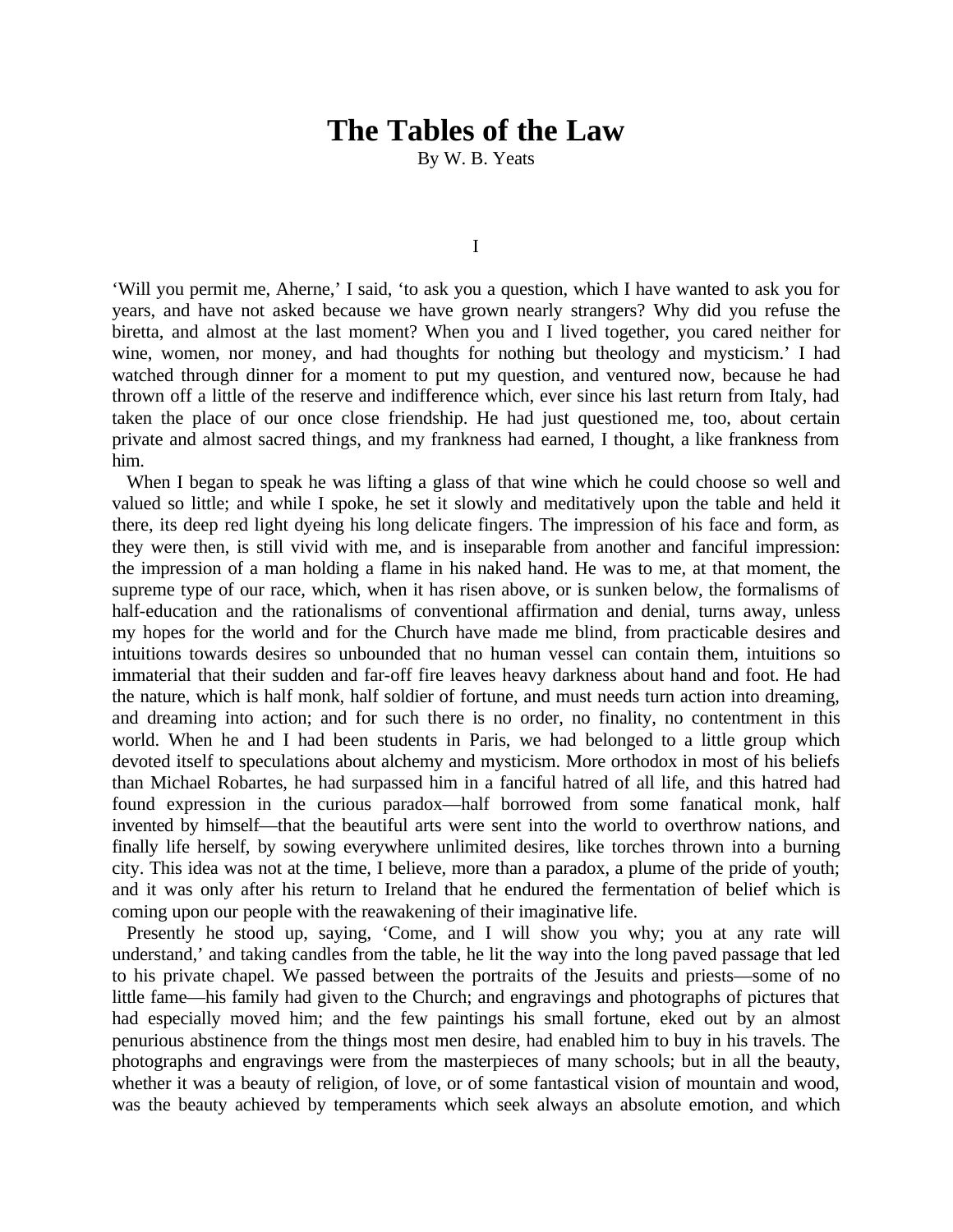have their most continual, though not most perfect, expression in the legends and vigils and music of the Celtic peoples. The certitude of a fierce or gracious fervour in the enraptured faces of the angels of Francesca, and in the august faces of the sibyls of Michaelangelo; and the incertitude, as of souls trembling between the excitement of the spirit and the excitement of the flesh, in wavering faces from frescoes in the churches of Siena, and in the faces like thin flames, imagined by the modern symbolists and Pre-Raphaelites, had often made that long, grey, dim, empty, echoing passage become to my eyes a vestibule of eternity.

Almost every detail of the chapel, which we entered by a narrow Gothic door, whose threshold had been worn smooth by the secret worshippers of the penal times, was vivid in my memory; for it was in this chapel that I had first, and when but a boy, been moved by the mediaevalism which is now, I think, the governing influence in my life. The only thing that seemed new was a square bronze box which stood upon the altar before the six unlighted candles and the ebony crucifix, and was like those made in ancient times of more precious substances to hold the sacred books. Aherne made me sit down on an oak bench, and having bowed very low before the crucifix, took the bronze box from the altar, and sat down beside me with the box upon his knees.

'You will perhaps have forgotten,' he said, 'most of what you have read about Joachim of Flora, for he is little more than a name to even the well-read. He was an abbot in Cortale in the twelfth century, and is best known for his prophecy, in a book called *Expositio in Apocalypsin,*  that the Kingdom of the Father was past, the Kingdom of the Son passing, the Kingdom of the Spirit yet to come. The Kingdom of the Spirit was to be a complete triumph of the Spirit, the *spiritualis intelligentia* he called it, over the dead letter. He had many followers among the more extreme Franciscans, and these were accused of possessing a secret book of his called the *Liber inducens in Evangelium aeternum.* Again and again groups of visionaries were accused of possessing this terrible book, in which the freedom of the Renaissance lay hidden, until at last Pope Alexander IV. had it found and cast into the flames. I have here the greatest treasure the world contains. I have a copy of that book; and see what great artists have made the robes in which it is wrapped. This bronze box was made by Benvenuto Cellini, who covered it with gods and demons, whose eyes are closed to signify an absorption in the inner light.' He lifted the lid and took out a book bound in leather, covered with filigree work of tarnished silver. 'And this cover was bound by one of the binders that bound for Canevari; while Giulio Clovio, an artist of the later Renaissance, whose work is soft and gentle, took out the beginning page of every chapter of the old copy, and set in its place a page surmounted by an elaborate letter and a miniature of some one of the great whose example was cited in the chapter; and wherever the writing left a little space elsewhere, he put some delicate emblem or intricate pattern.

I took the book in my hands and began turning over the gilded, many-coloured pages, holding it close to the candle to discover the texture of the paper.

'Where did you get this amazing book?' I said. 'If genuine, and I cannot judge by this light, you have discovered one of the most precious things in the world.'

'It is certainly genuine,' he replied. 'When the original was destroyed, one copy alone remained, and was in the hands of a lute-player of Florence, and from him it passed to his son, and so from generation to generation until it came to the lute-player who was father to Benvenuto Cellini, and from him it passed to Giulio Clovio, and from Giulio Clovio to a Roman engraver; and then from generation to generation, the story of its wandering passing on with it, until it came into the possession of the family of Aretino, and so Giulio Aretino, an artist and worker in metals, and student of the cabbalistic reveries of Pico della Mirandola. He spent many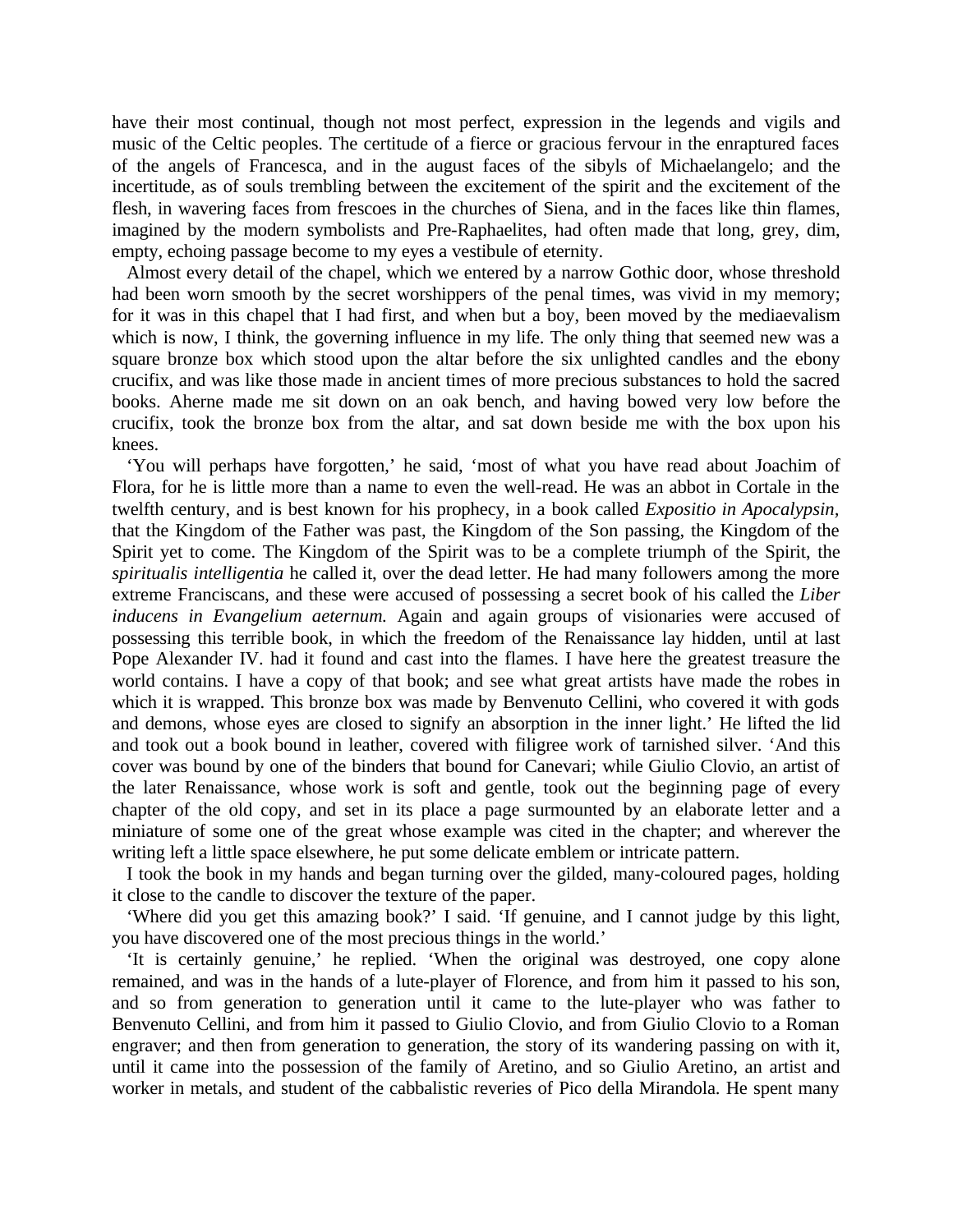nights with me at Rome, discussing philosophy; and at last I won his confidence so perfectly that he showed me this, his greatest treasure; and, finding how much I valued it, and feeling that he himself was growing old and beyond the help of its teaching, he sold it to me for no great sum, considering its great preciousness.

'What is the doctrine?' I said. 'Some mediaeval straw-splitting about the nature of the Trinity, which is only useful to-day to show how many things are unimportant to us, which once shook the world?'

'I could never make you understand,' he said with a sigh, 'that nothing is unimportant in belief, but even you will admit that this book goes to the heart. Do you see the tables on which the commandments were written in Latin?' I looked to the end of the room, opposite to the altar, and saw that the two marble tablets were gone, and that two large empty tablets of ivory, like large copies of the little tablets we set over our desks, had taken their place. 'It has swept the commandments of the Father away,' he went on, 'and displaced the commandments of the Son by the commandments of the Holy Spirit. The first book is called *Fractura Tabularum.* In the first chapter it mentions the names of the great artists who made them graven things and the likeness of many things, and adored them and served them; and the second the names of the great wits who took the name of the Lord their God in vain; and that long third chapter, set with the emblems of sanctified faces, and having wings upon its borders, is the praise of breakers of the seventh day and wasters of the six days, who yet lived comely and pleasant days. Those two chapters tell of men and women who railed upon their parents, remembering that their god was older than the god of their parents; and that which has the sword of Michael for an emblem commends the kings that wrought secret murder and so won for their people a peace that was *amore somnoque gravata et vestibus versicoloribus,* "heavy with love and sleep and manycoloured raiment"; and that with the pale star at the closing has the lives of the noble youths who loved the wives of others and were transformed into memories, which have transformed many poorer hearts into sweet flames; and that with the winged head is the history of the robbers who lived upon the sea or in the desert, lives which it compares to the twittering of the string of a bow, *nervi stridentis instar;* and those two last, that are fire and gold, and devoted to the satirists who bore false witness against their neighbours and yet illustrated eternal wrath, and to those that have coveted more than other men wealth and women, and have thereby and therefore mastered and magnified great empires.

'The second book, which is called *Straminis Deflagratio,* recounts the conversations Joachim of Flora held in his monastery at Cortale, and afterwards in his monastery in the mountains of La Sila, with travellers and pilgrims, upon the laws of many countries; how chastity was a virtue and robbery a little thing in such a land, and robbery a crime and unchastity a little thing in such a land; and of the persons who had flung themselves upon these laws and become *decussa veste Dei sidera,* stars shaken out of the raiment of God.

'The third book, which is the close, is called *Lex Secreta,* and describes the true inspiration of action, the only Eternal Evangel; and ends with a vision, which he saw among the mountains of La Sila, of his disciples sitting throned in the blue deep of the air, and laughing aloud, with a laughter that was like the rustling of the wings of Time: *Coelis in coeruleis ridentes sededant discipuli mei super thronos: talis erat risus, qualis temporis pennati susurrus.*

'I know little of Joachim of Flora,' I said, 'except that Dante set him in Paradise among the great doctors. If he held a heresy so singular, I cannot understand how no rumours of it came to the ears of Dante; and Dante made no peace with the enemies of the Church.'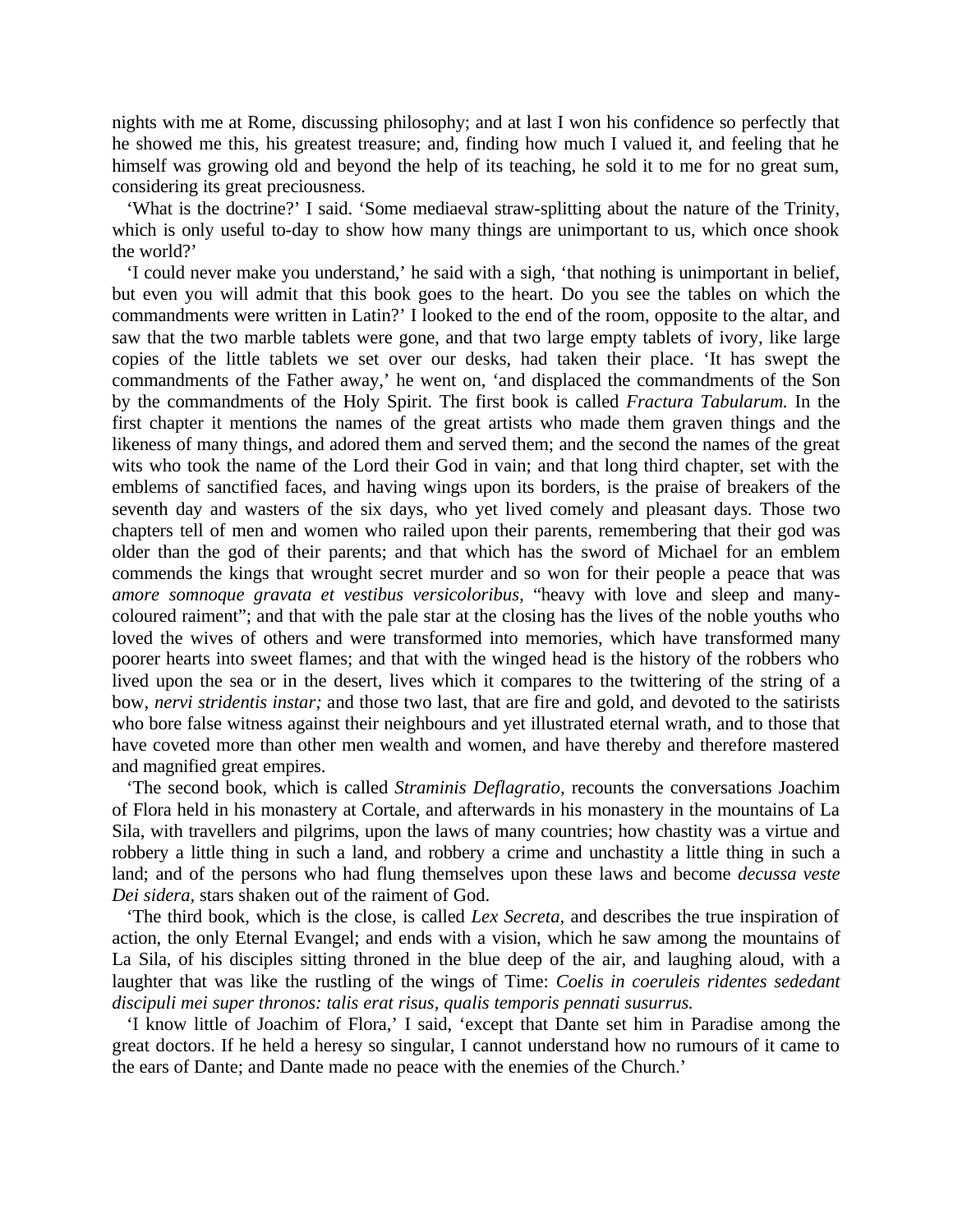'Joachim of Flora acknowledged openly the authority of the Church, and even asked that all his published writings, and those to be published by his desire after his death, should be submitted to the censorship of the Pope. He considered that those whose work was to live and not to reveal were children and that the Pope was their father; but he taught in secret that certain others, and in always increasing numbers, were elected, not to live, but to reveal that hidden substance of God which is colour and music and softness and a sweet odour; and that these have no father but the Holy Spirit. Just as poets and painters and musicians labour at their works, building them with lawless and lawful things alike, so long as they embody the beauty that is beyond the grave, these children of the Holy Spirit labour at their moments with eyes upon the shining substance on which Time has heaped the refuse of creation; for the world only exists to be a tale in the ears of coming generations; and terror and content, birth and death, love and hatred, and the fruit of the Tree, are but instruments for that supreme art which is to win us from life and gather us into eternity like doves into their dove-cots.

'I shall go away in a little while and travel into many lands, that I may know all accidents and destinies, and when I return, will write my secret law upon those ivory tablets, just as poets and romance-writers have written the principles of their art in prefaces; and will gather pupils about me that they may discover their law in the study of my law, and the Kingdom of the Holy Spirit be more widely and firmly established.'

He was pacing up and down, and I listened to the fervour of his words and watched the excitement of his gestures with not a little concern. I had been accustomed to welcome the most singular speculations, and had always found them as harmless as the Persian cat, who half closes her meditative eyes and stretches out her long claws, before my fire. But now I would battle in the interests of orthodoxy, even of the commonplace; and yet could find nothing better to say than: 'It is not necessary to judge every one by the law, for we have also Christ's commandment of love.'

He turned and said, looking at me with shining eyes:

'Jonathan Swift made a soul for the gentlemen of this city by hating his neighbour as himself.'

'At any rate, you cannot deny that to teach so dangerous a doctrine is to accept a terrible responsibility.'

'Leonardo da Vinci,' he replied, 'has this noble sentence: "The hope and desire of returning home to one's former state is like the moth's desire for the light; and the man who with constant longing awaits each new month and new year, deeming that the things he longs for are ever too late in coming, does not perceive that he is longing for his own destruction." How then can the pathway which will lead us into the heart of God be other than dangerous? Why should you, who are no materialist, cherish the continuity and order of the world as those do who have only the world? You do not value the writers who will express nothing unless their reason understands how it will make what is called the right more easy; why, then, will you deny a like freedom to the supreme art, the art which is the foundation of all arts? Yes, I shall send out of this chapel saints, lovers, rebels, and prophets: souls that will surround themselves with peace, as with a nest made with grass; and others over whom I shall weep. The dust shall fall for many years over this little box; and then I shall open it; and the tumults which are, perhaps, the flames of the Last Day shall come from under the lid.'

I did not reason with him that night, because his excitement was great and I feared to make him angry; and when I called at his house a few days later, he was gone and his house was locked up and empty. I have deeply regretted my failure both to combat his heresy and to test the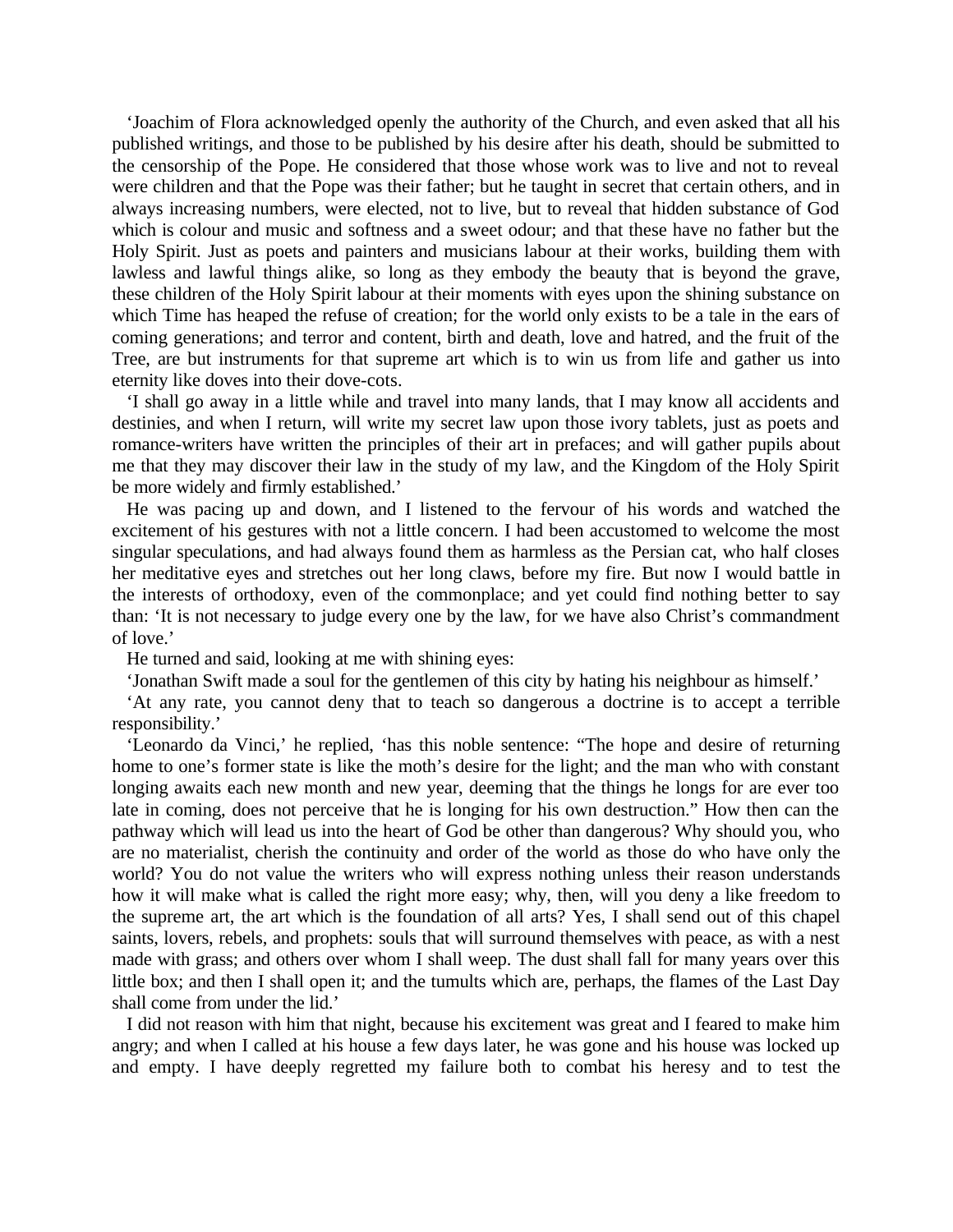genuineness of his strange book. Since my conversion I have indeed done penance for an error which I was only able to measure after some years.

II

I was walking along one of the Dublin quays, on the side nearest the river, about ten years after our conversation, stopping from time to time to turn over the works upon an old bookstall, and thinking, curiously enough, of the terrible destiny of Michael Robartes, and his brotherhood, when I saw a tall and bent man walking slowly along the other side of the quay. I recognised, with a start, in a lifeless mask with dim eyes, the once resolute and delicate face of Owen Aherne. I crossed the quay quickly, but had not gone many yards before he turned away, as though he had seen me, and hurried down a side street; I followed, but only to lose him among the intricate streets on the north side of the river. During the next few weeks I inquired of everybody who had once known him, but he had made himself known to nobody; and I knocked, without result, at the door of his old house; and had nearly persuaded myself that I was mistaken, when I saw him again in a narrow street behind the Four Courts, and followed him to the door of his house.

I laid my hand on his arm; he turned quite without surprise; and indeed it is possible that to him, whose inner life had soaked up the outer life, a parting of years was a parting from forenoon to afternoon. He stood holding the door half open, as though he would keep me from entering; and would perhaps have parted from me without further words had I not said: 'Owen Aherne, you trusted me once, will you not trust me again, and tell me what has come of the ideas we discussed in this house ten years ago?—but perhaps you have already forgotten them.'

'You have a right to hear,' he said, 'for since I have told you the ideas, I should tell you the extreme danger they contain, or rather the boundless wickedness they contain; but when you have heard this we must part, and part for ever, because I am lost, and must be hidden!'

I followed him through the paved passage, and saw that its corners were choked with dust and cobwebs; and that the pictures were grey with dust and shrouded with cobwebs; and that the dust and cobwebs which covered the ruby and sapphire of the saints on the window had made it very dim. He pointed to where the ivory tablets glimmered faintly in the dimness, and I saw that they were covered with small writing, and went up to them and began to read the writing. It was in Latin, and was an elaborate casuistry, illustrated with many examples, but whether from his own life or from the lives of others I do not know. I had read but a few sentences when I imagined that a faint perfume had begun to fill the room, and turning round asked Owen Aherne if he were lighting the incense.

'No,' he replied, and pointed where the thurible lay rusty and empty on one of the benches; as he spoke the faint perfume seemed to vanish, and I was persuaded I had imagined it.

'Has the philosophy of the *Liber inducens in Evangelium aeternum* made you very unhappy?' I said.

'At first I was full of happiness,' he replied, 'for I felt a divine ecstasy, an immortal fire in every passion, in every hope, in every desire, in every dream; and I saw, in the shadows under leaves, in the hollow waters, in the eyes of men and women, its image, as in a mirror; and it was as though I was about to touch the Heart of God. Then all changed and I was full of misery; and in my misery it was revealed to me that man can only come to that Heart through the sense of separation from it which we call sin, and I understood that I could not sin, because I had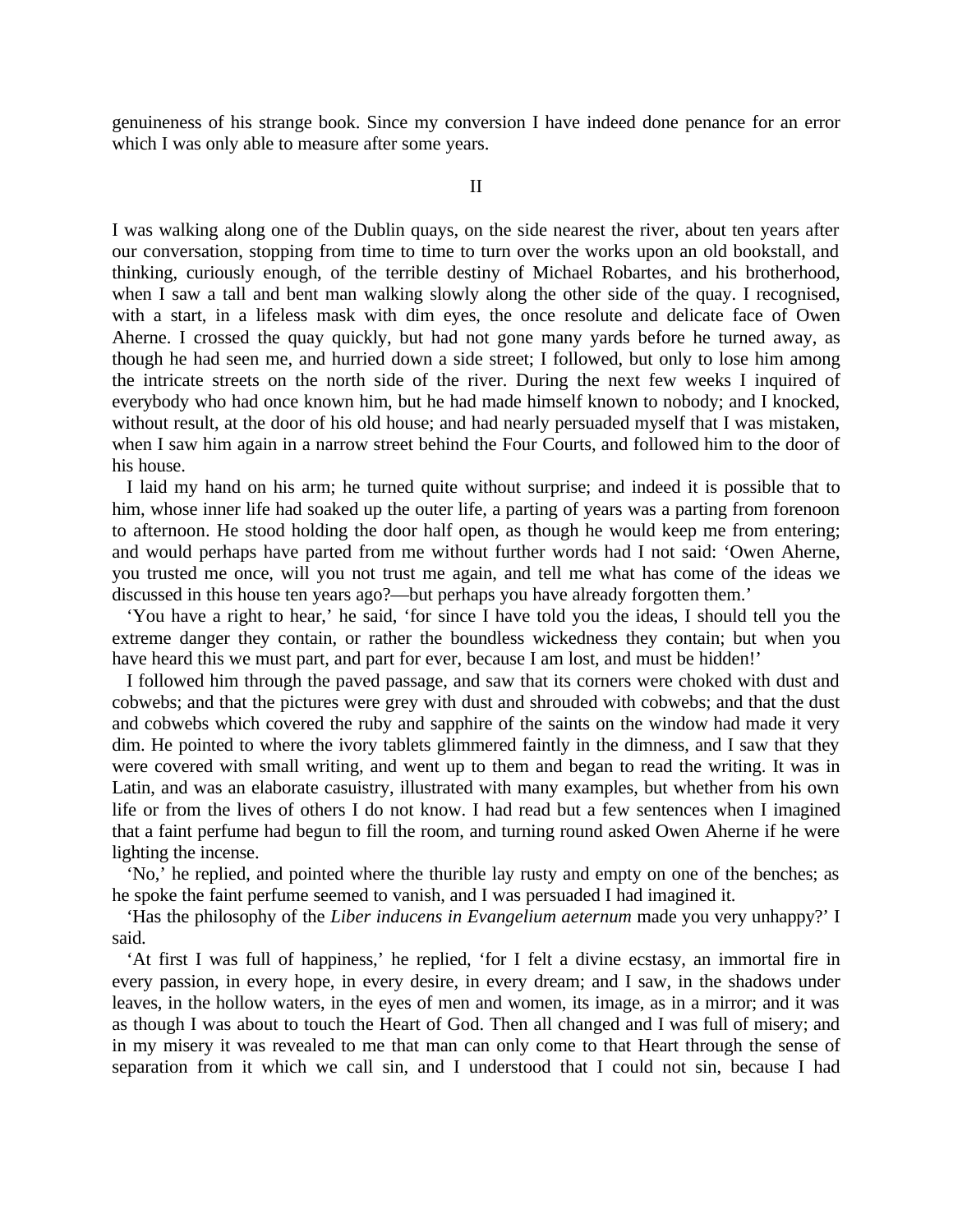discovered the law of my being, and could only express or fail to express my being, and I understood that God has made a simple and an arbitrary law that we may sin and repent!'

He had sat down on one of the wooden benches and now became silent, his bowed head and hanging arms and listless body having more of dejection than any image I have met with in life or in any art. I went and stood leaning against the altar, and watched him, not knowing what I should say; and I noticed his black closely-buttoned coat, his short hair, and shaven head, which preserved a memory of his priestly ambition, and understood how Catholicism had seized him in the midst of the vertigo he called philosophy; and I noticed his lightless eyes and his earthcoloured complexion, and understood how she had failed to do more than hold him on the margin: and I was full of an anguish of pity.

'It may be,' he went on, 'that the angels who have hearts of the Divine Ecstasy, and bodies of the Divine Intellect, need nothing but a thirst for the immortal element, in hope, in desire, in dreams; but we whose hearts perish every moment, and whose bodies melt away like a sigh, must bow and obey!'

I went nearer to him and said, 'Prayer and repentance will make you like other men.'

'No, no,' he said, 'I am not among those for whom Christ died, and this is why I must be hidden. I have a leprosy that even eternity cannot cure. I have seen the whole, and how can I come again to believe that a part is the whole? I have lost my soul because I have looked out of the eyes of the angels.'

Suddenly I saw, or imagined that I saw, the room darken, and faint figures robed in purple, and lifting faint torches with arms that gleamed like silver, bending above Owen Aherne; and I saw, or imagined that I saw, drops, as of burning gum, fall from the torches, and a heavy purple smoke, as of incense, come pouring from the flames and sweeping about us. Owen Aherne, more happy than I who have been half initiated into the Order of the Alchemical Rose, or protected perhaps by his great piety, had sunk again into dejection and listlessness, and saw none of these things; but my knees shook under me, for the purple-robed figures were less faint every moment, and now I could hear the hissing of the gum in the torches. They did not appear to see me, for their eyes were upon Owen Aherne; now and again I could hear them sigh as though with sorrow for his sorrow, and presently I heard words which I could not understand except that they were words of sorrow, and sweet as though immortal was talking to immortal. Then one of them waved her torch, and all the torches waved, and for a moment it was as though some great bird made of flames had fluttered its plumage, and a voice cried as from far up in the air, 'He has charged even his angels with folly, and they also bow and obey; but let your heart mingle with our hearts, which are wrought of Divine Ecstasy, and your body with our bodies, which are wrought of Divine Intellect.' And at that cry I understood that the Order of the Alchemical Rose was not of this earth, and that it was still seeking over this earth for whatever souls it could gather within its glittering net; and when all the faces turned towards me, and I saw the mild eyes and the unshaken eyelids, I was full of terror, and thought they were about to fling their torches upon me, so that all I held dear, all that bound me to spiritual and social order, would be burnt up, and my soul left naked and shivering among the winds that blow from beyond this world and from beyond the stars; and then a voice cried, 'Why do you fly from our torches that were made out of the trees under which Christ wept in the Garden of Gethsemane? Why do you fly from our torches that were made out of sweet wood, after it had perished from the world?'

It was not until the door of the house had closed behind my flight, and the noise of the street was breaking on my ears, that I came back to myself and to a little of my courage; and I have never dared to pass the house of Owen Aherne from that day, even though I believe him to have